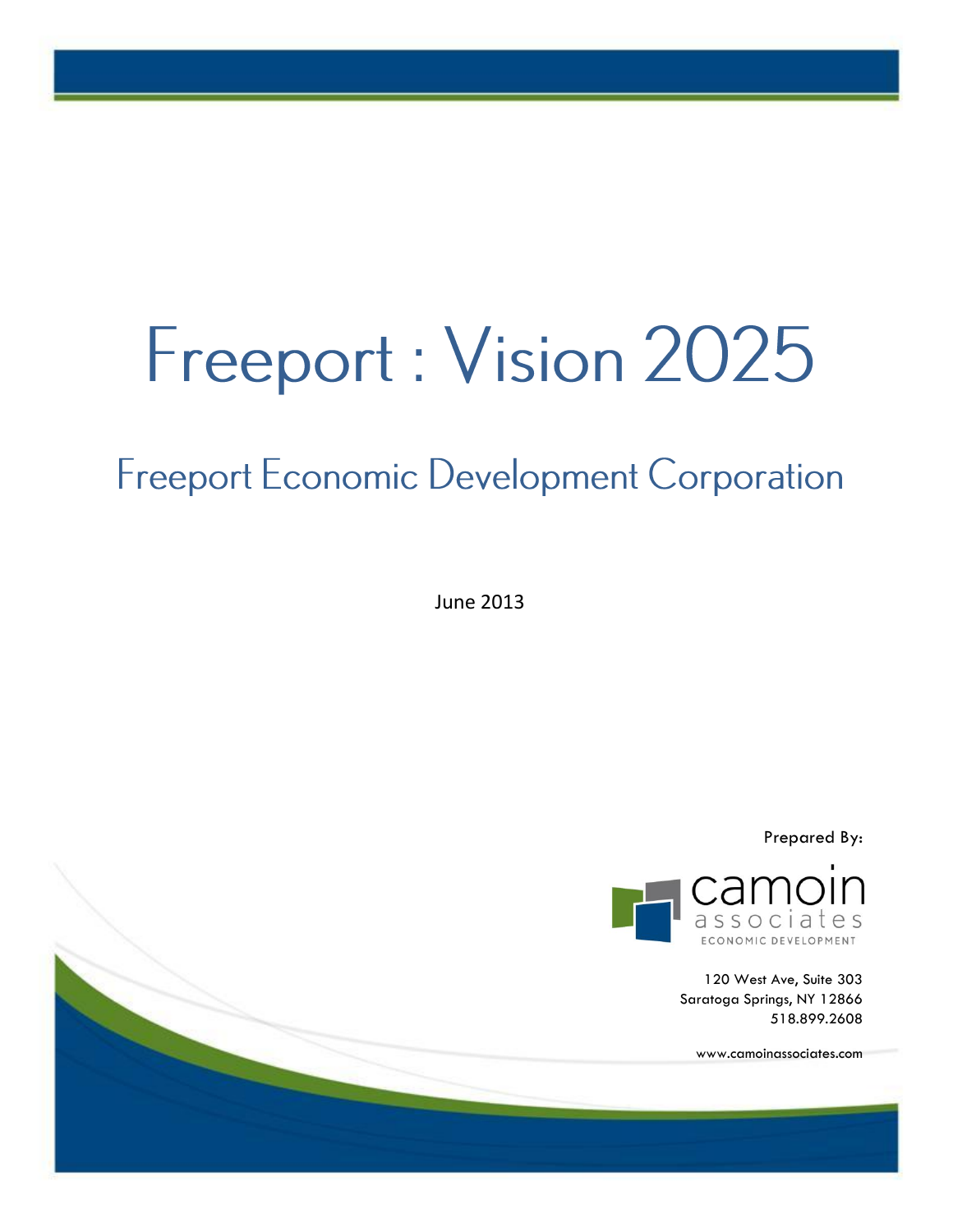# Vision 2025 Town of Freeport

#### **Acknowledgements:**

The development of this document involved numerous members of the Freeport community. Below is a list of the people that made this analysis possible.

#### **Prepared For:**

**Freeport Economic Development Corporation** 30 Main Street Freeport, ME 04032 www.freeportecon.com

#### **Economic Development Consultant:**

**Camoin Associates, Inc.**

120 West Avenue, Suite 303 Saratoga Springs, NY 12866 518.899.2608 www.camoinassociates.com

#### **Freeport Economic Development Corporation**

*Mission Statement:* 

*To partner with the community to promote sustainable economic growth that strengthens and diversifies the economic base and enhances the quality of life and unique character of Freeport.*

#### **FEDC Members**

David Latulippe, CJ Developers, Inc. - President Wendy Caisse, Bucks Naked BBQ - Vice President Candice Rinaldi, Bath Savings Institution - Treasurer

Corey Bouyea L.L. Bean Peter Troast Energycircle Betsy Ruff **Resident** Resident

Chip Gray Harraseeket Inn Clay Bouton Winter People Mark Malone Malone Commercial Brokers Adam Nappi **Bow Street Market** Jeff Zachau Zachau Construction Andrew Sachs Witt Associates James Cassida Normandeau Associates Peter Joseph Town of Freeport (Ex Officio)

Keith McBride **FEDC**, Executive Director Mikki Voter **FEDC**, Administrative Assistant

#### **Additionally, FEDC wishes to thank these individuals for their participation and assistance:**

Sande Updegraph, Katherine Arno, Mary Herman, Marvin Shulsky, Donna Larson, Jim Howard, Deborah McLean, Ruby McDermott, Marg Migliaccio, Edgar Leighton, Bob Lyman, Shannon Welch, Peter Warren, Don Spann, Tom Wilbur, Janet Dutson, Steve Brown, George Denney, Dale Olmstead, Ed Bonney, Deb King, Rod Regier, Andrew Arsenult, John Oliver, Abrin Berkemeyer, and Emma Egan.

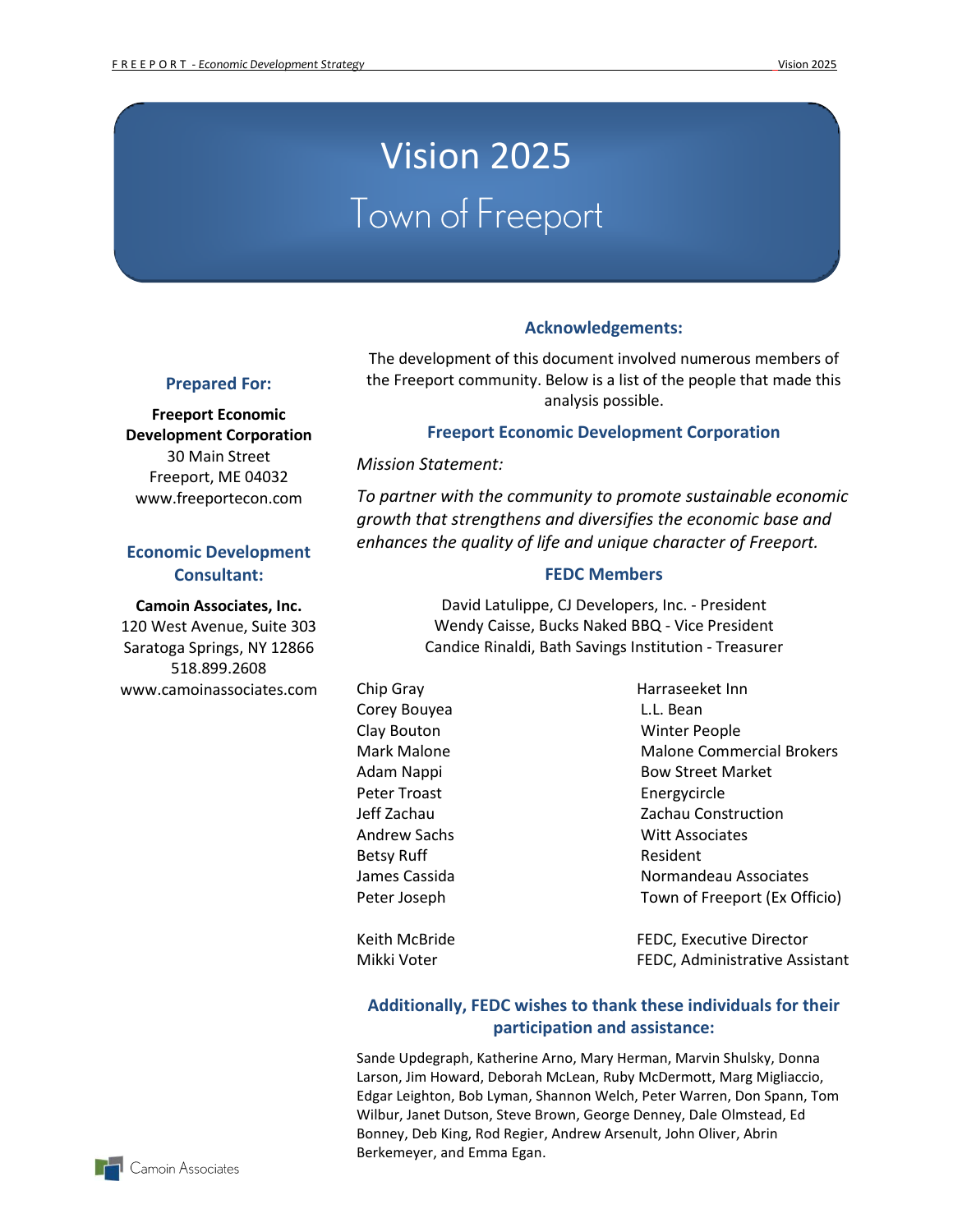# **Table of Contents**

| II. |                                                                                      |  |
|-----|--------------------------------------------------------------------------------------|--|
|     |                                                                                      |  |
|     |                                                                                      |  |
|     |                                                                                      |  |
|     | Goal B: Enhance and Promote Freeport's Quality of Life and Community-based Assets 10 |  |
|     |                                                                                      |  |
|     |                                                                                      |  |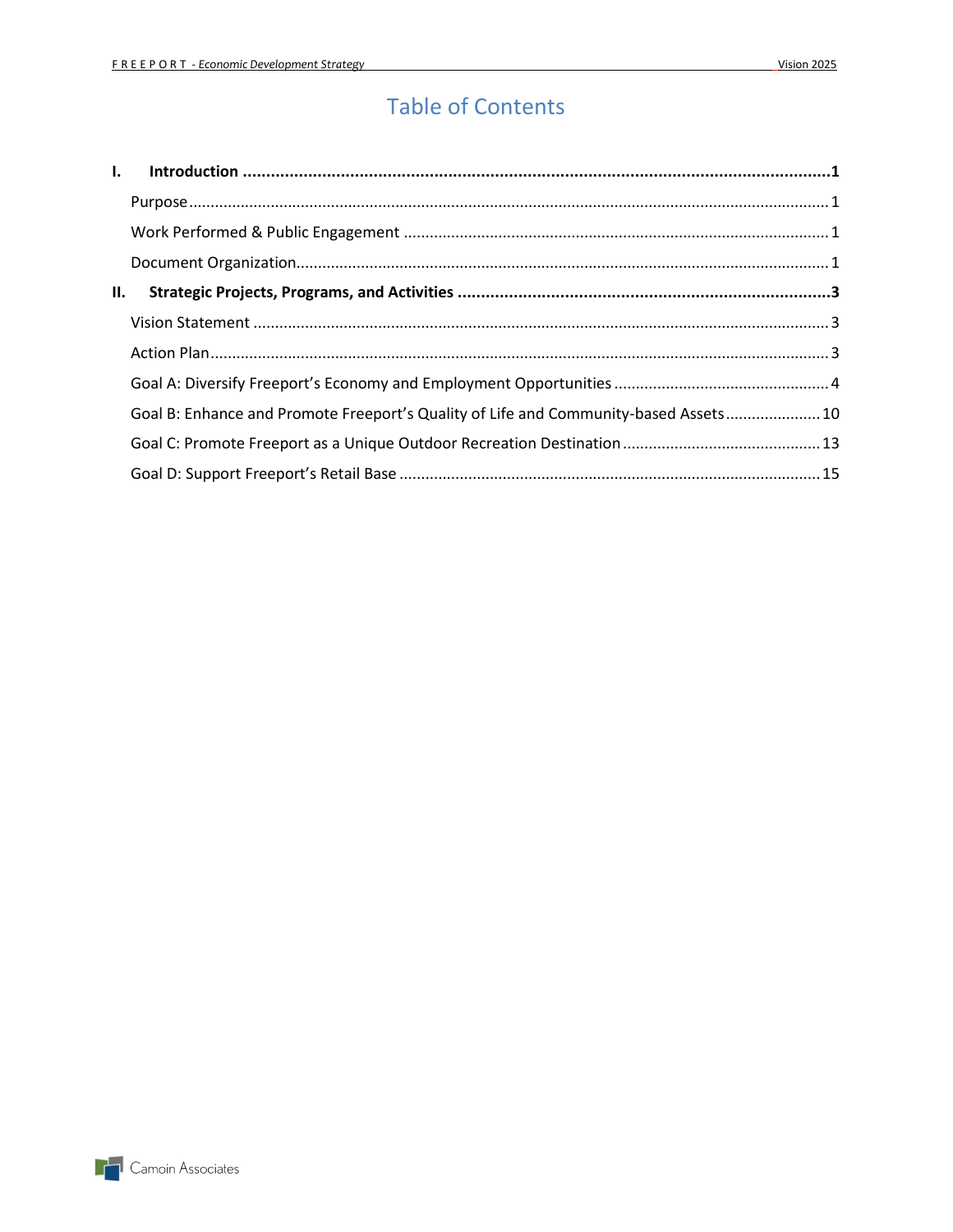# <span id="page-3-0"></span>**I. INTRODUCTION**

#### <span id="page-3-1"></span>Purpose

In 2000 and 2001 the Town of Freeport outlined economic development goals and objectives in Vision 2010. Through hard work and dedication by the Town, FEDC, and other organizations many of the key projects identified in Vision 2010 have since been accomplished. Vision 2010 has led to expanded economic opportunities in Freeport, and the Town and FEDC want to update the Plan and create a Vision 2025 Plan for Freeport. FEDC has engaged Camoin Associates, an economic development consulting firm with economic development strategic planning experience, to lead the update effort including revising the vision and plan to guide policies and practices over the next ten to fifteen years.

# <span id="page-3-2"></span>Work Performed & Public Engagement

In order to develop a well rounded and comprehensive economic development strategy for the Town, it was necessary to conduct significant background research. The first step was to review existing research and planning documents as they relate to the Town's past and present efforts, including the Vision 2010 planning document, the Town's Comprehensive Plan, results of the fall 2011 public meetings, town planning, land-use, and policy documents, regional studies and plans, and the visioning work done for Route 1 South. To supplement this, Camoin Associates completed a full economic data analysis, looking at: (a) historic and projected industry and occupation employment data, (b) levels of educational attainment, career pathways, and program completions (i.e. the number of students who successfully completed a program), and (c) various statistical comparisons to both a larger economic region and the State of Maine to identify areas of similarities and differences.

In addition to the demographic and socioeconomic data based work, Camoin Associates worked to gather information from the Freeport community. Camoin Associates

conducted over 25 interviews with key stakeholders to learn about specific issues and opportunities that exist in Freeport. The goal of the one-on-one stakeholder interviews was to identify the strengths, weaknesses, opportunities, and threats (SWOT) of the regional economy and to formulate an economic development vision statement. The SWOT analysis and vision exercise helped prioritize and inform the specific goals and initiatives for the Action Plan.

Following the SWOT analysis and the development of some initial themes and ideas, Camoin Associates facilitated a public meeting to gather further input and feedback from residents and property owners in Freeport. This event was well attended and provided additional information to Camoin Associates, the Town, and FEDC regarding economic development goals of the Town and specific issues and opportunities that are important to residents. The public meeting held in the summer of 2012 was in addition to public engagement efforts that occurred in 2011 prior to Camoin Associates' involvement. The fall 2011 efforts helped guide the economic development strategic planning process and acted as the groundwork to be used by the consultants once hired.

The final step of the planning process was to use all the previous information to list and prioritize the goals and future actions to achieve the FEDC Board's vision for the future. This was done through input from the FEDC Economic Development Plan Steering Committee as well as specific input from involved agencies and stakeholders. In addition, performance measures were developed so that progress can be reviewed on a regular basis as a way to document successes and areas for improvement.

### <span id="page-3-3"></span>Document Organization

What follows is the outcome of the work performed by Camoin Associates, FEDC, and the Steering Committee in the form of the Vision for the Future and the Action Plan. This document is intended to be used regularly to guide and prioritize the economic development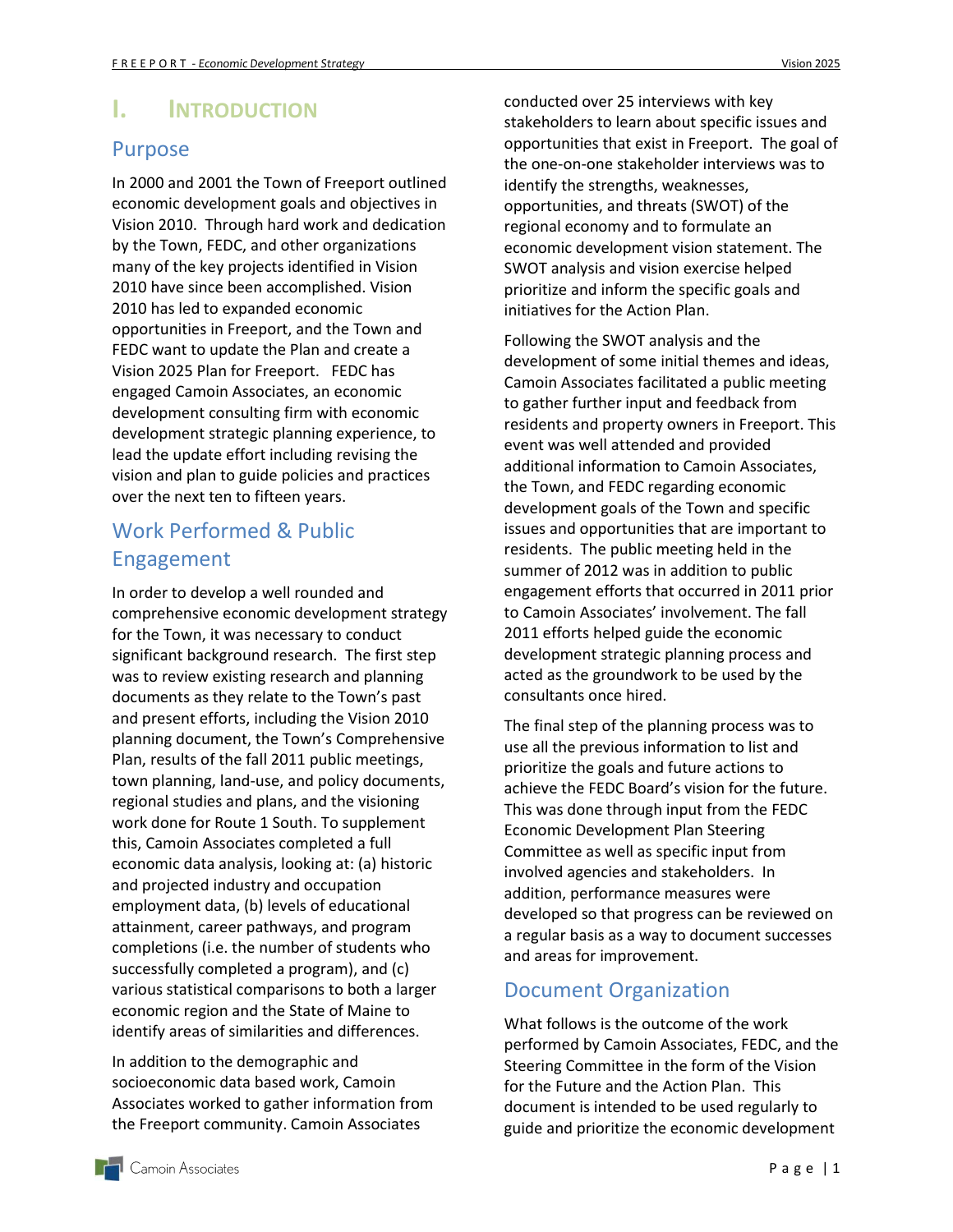initiatives of the community and FEDC. Additional background material, summaries of public engagement, and economic data research is available upon request from FEDC and is not included here in an effort to reduce document size and define the focus of the Plan.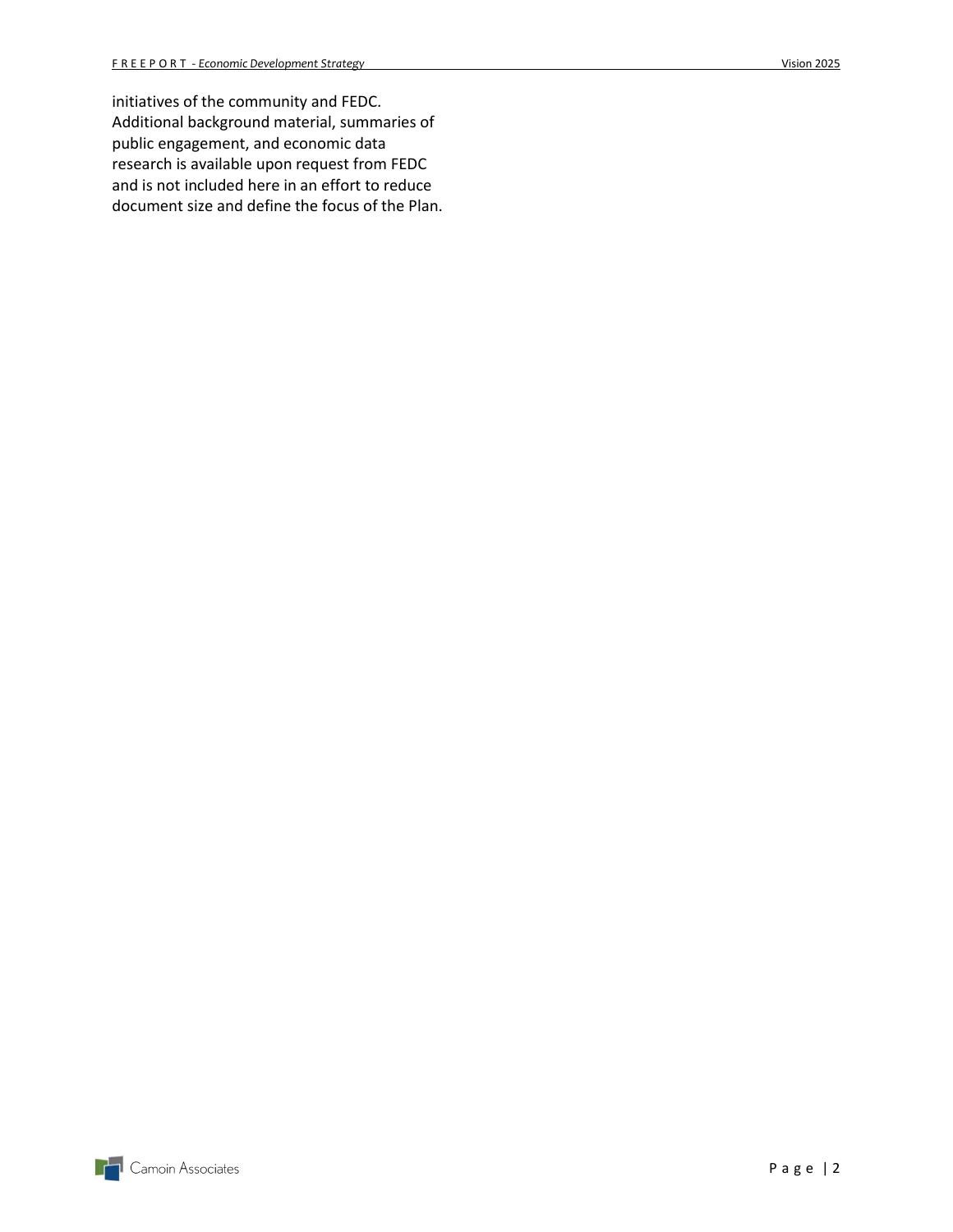# <span id="page-5-1"></span><span id="page-5-0"></span>**II. STRATEGIC PROJECTS, PROGRAMS, AND ACTIVITIES** Vision Statement

In the year 2025, the Town of Freeport is well known for both local and national retail shopping, small business, and has become an international destination for outdoor recreation enthusiasts. The Town is attracting everyone from shoppers to mountain bikers and marathon runners to history buffs. Town residents and organizations have partnered to work towards a more diversified future that includes a mix of opportunities for residents, businesses, workers, and visitors alike. The Amtrak Downeaster is bringing new people to the Town, start-up businesses are locating in downtown Freeport and along Route 1 South, and the area has become known for its excellent selection of schools and an outstanding public school system, high quality workforce, business friendly climate, environmental sustainability focus, and high quality support services.

# <span id="page-5-2"></span>Action Plan

The following is the FEDC *Vision 2025 Action Plan*. It is organized with four strategic goals, supported by action items that are important to further economic development in the region and should be pursued. The strategic actions include tasks to support existing efforts, establish new programs, and initiate capital projects that will encourage economic development. The Action Plan will help FEDC, the Town, and their partner organizations prioritize economic development initiatives and provide direction for future efforts to help achieve these goals.

Each action includes a description and suggested lead agency or collaborator. The suggested "potential collaborators" indicates the agency or organization that the Steering Committee feels is best suited to work with FEDC on the particular action item. In the event that another community member, organization or stakeholder can lend assistance towards accomplishing a task their involvement welcomed and encouraged. In addition, the Action Plan also offers suggested performance measures that those implementing the Plan can utilize to measure the impact of the action item and whether improvements have been made.

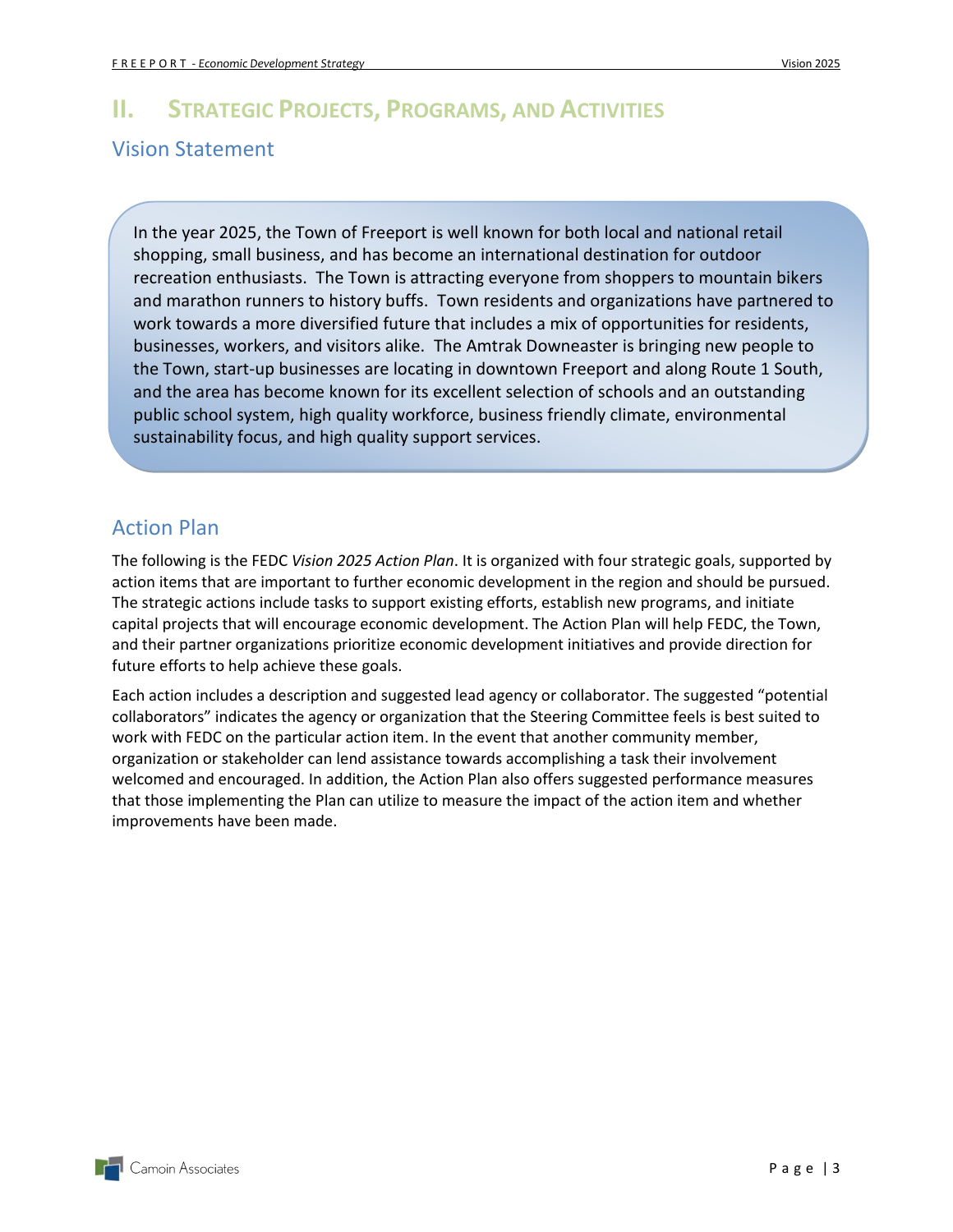## <span id="page-6-0"></span>Goal A: Diversify Freeport's Economy and Employment Opportunities

The Town of Freeport has a significant portion of its commercial base in its downtown retail businesses; a base that is important to the overall economy and should be supported. However, there are opportunities to attract and retain other industries in Freeport that will complement the existing retail and/or diversify the base. Using the assets of the community, including access to recreation resources, a highly trained workforce, millions of tourists and visitors each year, and train access, the Town could attract new business owners looking to locate somewhere where they will have a high quality of life for themselves, their families, and their employees. FEDC and the Town should also foster and encourage the growth of entrepreneurship in Freeport through technical assistance and an overall supportive business environment.

Efforts should focus on business retention and expansion opportunities for the firms and companies that are already in Freeport, as there are major employers that are important to the community. Outreach through a structured business visitation and action program should be conducted to identify their needs and what they require in order to expand. Assistance may need to be provided to help them better utilize the internet and web-based retail, workforce training, financial assistance, or general business technical services. The Plan also suggests small business and start-up training and technical assistance to help businesses expand, use the internet and technology to their benefit, and improve their customer service as a way to help differentiate Freeport from other towns.

In terms of spending resources on business attraction, focus should be placed on industries that are strong in the Greater Portland area and using the assets of Freeport to attract business owners who would complement existing offerings in Town. For example, small scale value-added food production, recreation-centric businesses (touring companies, product manufacturing, retail and services), and health care are all industries that are showing strength in the region and could use Freeport as their home base and serve local and non-local customers. While the Plan does not call for a strict adherence to growing only these industries, the economic research found that opportunities exist in the following sectors: Health Care and Life Sciences; Professional, Scientific, and Technical; Finance, Insurance, and Real Estate; Value Added Food Production; Small, Niche Manufacturing; Arts, Culture, Entertainment and Recreation; and Spinoff's and synergies from companies doing business at or within Brunswick Landing including Professional, Scientific, and Technical; Advanced Materials; Alternative Energy; and Precision Manufacturing.

It should be noted here that the Plan does not call for any speculative building by FEDC or the Town with respect to a business park. As of the writing of this report (May2013) it would not make financial sense for any major investments to be made in a business park without an anchor tenant, as there is too much affordable and available space in the region. The Plan does suggest a financial feasibility assessment be completed on a generic redevelopment scenario as a way to do some of the initial legwork for when a possible tenant or developer comes, but the Plan does not indicate major resources be allocated at this time for business park infrastructure. Furthermore, the Plan does not recommend that additional land in the Town be zoned commercial as there is sufficient commercially and industrially zoned land to accommodate near to mid-term growth.

#### *ACTION A.1. FOSTER NEW BUSINESS DEVELOPMENT*

Develop and implement a focused marketing campaign to attract new business owners and residents to the area.

 Develop a campaign to encourage visitors, tourists, and existing residents to consider Freeport as a place to start a business (including home-based businesses and sole proprietorships) and/or raise a family. Illustrate the assets of the community and target non-retail businesses for attraction. This campaign should integrate web-based and social media approaches.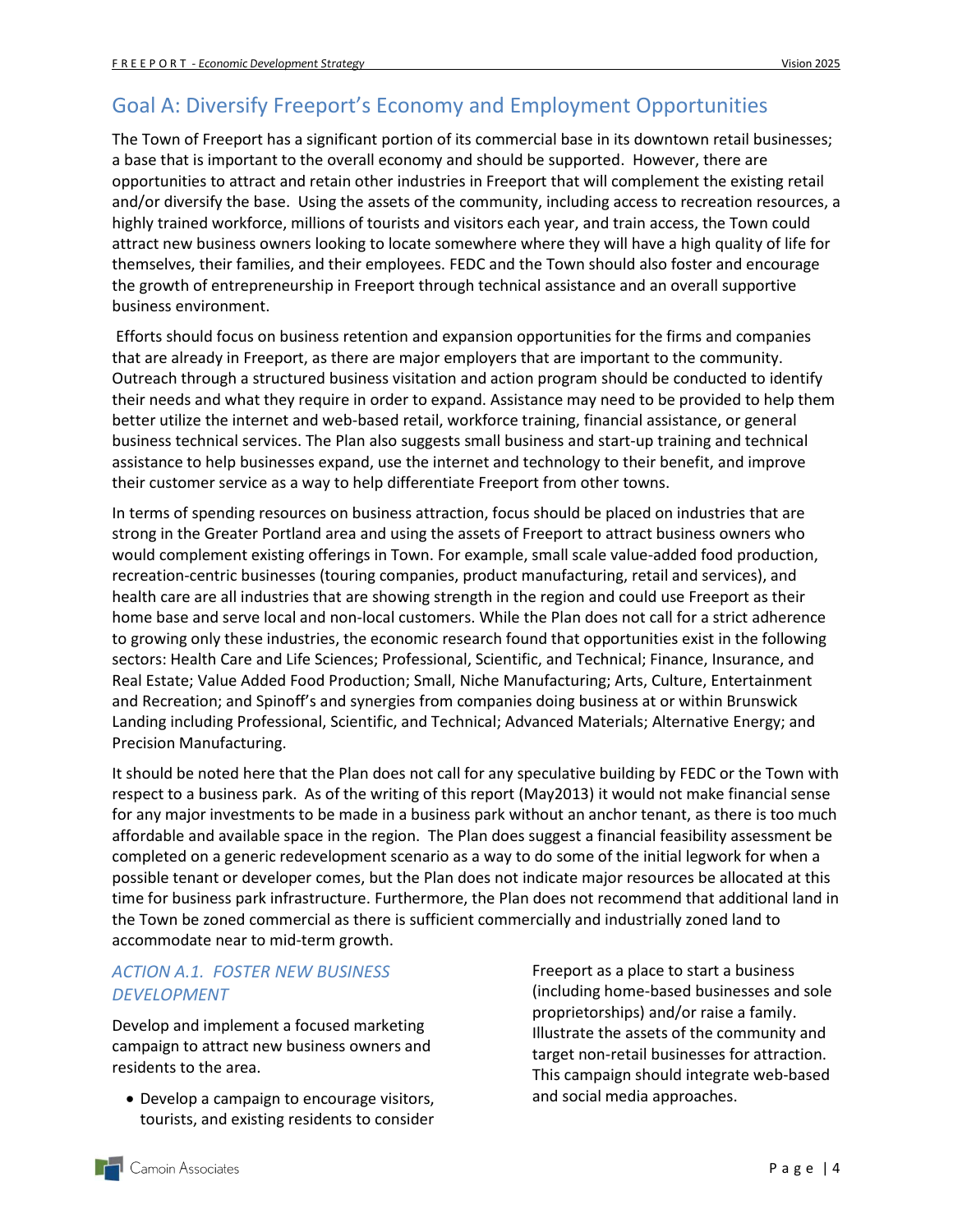- Promote the Town's high quality of life including: access to the train, recreation resources, cultural resources, market potential, and school system, which make it a great location for business owners and their employees.
- Help get the word out about Freeport by informing regional real estate agents and state economic development partners about the assets of the community.
- Provide financial and technical assistance to start-ups and new businesses to create business friendly environment for success. Financial assistance includes programs like grants and loans for specific start-up needs as well as helping businesses find access to more traditional financing options. Technical assistance includes reviewing business plans, offering training on business finances, discussing marketing, and business promotion efforts.
- Establish a grant/loan program to provide micro-lending to start-up businesses. Focus on targeting the type of business that will further the Town's goals in terms of recreation related businesses, food product manufacturing businesses, art/cultural businesses, etc.
- As part of a structured business visitation program, meet with businesses along Route 1 South to see what issues they are facing. Work together to find solutions and collaborations.

#### Potential Lead/Collaborators: FEDC

Performance Measures: Number of new businesses, Number of new families, Number of jobs, Number of sales, Population growth, Number of grants/loans given out, Number of meetings held with entrepreneurs

#### *ACTION A.2. TARGET INDUSTRIES AND SUBSECTORS THAT ARE STRONG AND GROWING REGIONALLY*

Implement business attraction, expansion, workforce development, and capital programs that will help Freeport diversify and grow the economic base.

- Focus on attracting and expanding targeted industries that are strong in the Greater Portland Region and the Brunswick/Southern Midcoast Region and industries that will complement existing businesses and supply chains in addition to general economic development for all sectors.
- Regionally strong sectors include: Health Care and Life Sciences; Value Added Food Production; Professional, Scientific, and Technical; Finance, Insurance, and Real Estate; Small, Niche Manufacturing; Business and Resident Services; Construction and Related Trades; Homebased Businesses and Independent Workers; Arts, Cultural, and Recreation-Centric Businesses. These industries represent opportunities for Freeport.
- Establish grant/microlending programs specific to targeted clusters or sectors.
- Increase cross-promotion of targeted sectors such as food and recreation related activities. Encourage companies to work together to offer package deals, coordinate with hotels, and increase overall visitation and name recognition.

Food Production and Manufacturing specific tasks:

- Meet with current companies in Freeport involved with food production; identify their needs, constraints, challenges and opportunities to grow. Respond to those constraints as feasible and set up regular meetings.
- Encourage all businesses to open their doors to visitors to create a more active and inviting manufacturing sector in the Town. Tours, tastings, instructional events, etc. all will support the tourism economy as well as the local manufacturers. Help them "create an experience" for visitors.
- Become a member and active participant in the Maine Food Producers Alliance – develop awareness and relationships with food producers.
- Develop and implement a marketing campaign to existing specialty food manufacturing companies in New England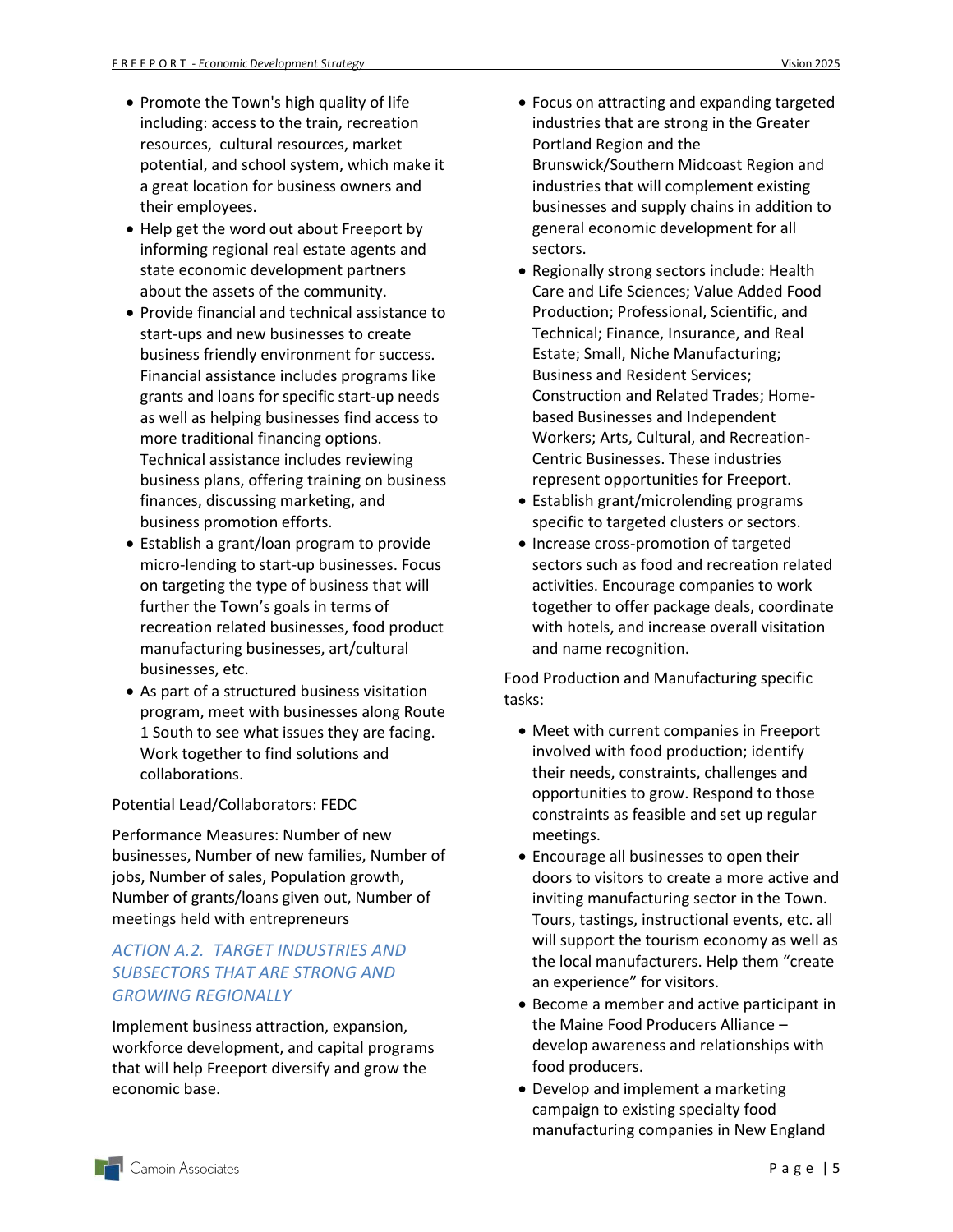and the northeast. Inform them of the benefits of expansion to Freeport including access to highway for distribution, close proximity to Portland-Boston markets, a globally recognized community brand through association with retail (L.L. Bean) and outlets, a growing specialty food business network locally and regionally, available sites for development, a Maine brand focused on quality and purity, regional availability of labor from the Bath/Brunswick LMA, Portland LMA, and Lewiston Auburn LMA. Lists of companies to market to can be obtained through state and regional specialty food industry associations such as the Maine Food Producers Alliance as well as business listing services such as Hoovers.

- Develop a webpage off of the existing FEDC site dedicated to marketing and providing information on food producers in Freeport and opportunities.
- Develop and implement an email marketing campaign with follow-up phone contact to food producers in the Northeast.
- Develop with partners at least one major food event per year to increase the awareness of Freeport food products and related businesses. Examples include harvest on the Harbor in Portland and the Kennebunk Food and Wine Festival.
- **Become engaged in the Greater Portland** and City of Portland efforts to market to and grow the food and food production sectors in the Greater Portland Region and continue to engage and be a part of MidCoast efforts for the same.
- Work with existing food producers and food related businesses in Freeport to address industry issues to promote growth and expansion as well as to engage businesses in identification of other companies outside of Freeport to direct attraction efforts toward. Have Freeport businesses become actively engaged in working with FEDC on an attraction campaign.
- Include video testimonials from current food related businesses on FEDC website and utilize in the marketing campaign.

Recreation/Outdoor industry specific tasks:

- Build up the Town's reputation as a great place to live for people in the outdoor/athletic gear industry including access to recreational resources, creative workforce, and consumers. Highlight the numbers of people who visit Maine for recreation and visit Freeport for outdoor gear and the potential that exists for further development of the cluster.
- Identify programs that will help the smaller businesses be more successful and expand such as financing, internships, specific training programs, etc.
- Meet with local higher education providers to discuss the need for specific programs focusing on design, marketing, production, and innovation in the athletic gear industry.
- Organize networking events for those currently in the industry to help build ties and connections within Freeport's existing recreation industry (producers, retailers, and venues).
- Look for ways to help companies produce their goods in Freeport and reduce the cost of manufacturing such as helping companies be more efficient, reduce overhead, and improve their business model without sacrificing local tax revenue

#### Potential Lead/Collaborators: FEDC

Performance Measures: Number of jobs, in targeted industries, Amount of sales in targeted industries, Number of establishments in targeted industries, Level of wages in targeted industries, New partnerships

#### *ACTION A.3. RESEARCH THE FEASIBILITY OF EXPANDING AGRICULTURE AND AQUACULTURE INDUSTRIES IN FREEPORT*

Support the value-added food production industry by researching the feasibility of expanding sustainable and natural agriculture and aquaculture industries in Freeport.

• Begin discussions with key stakeholders.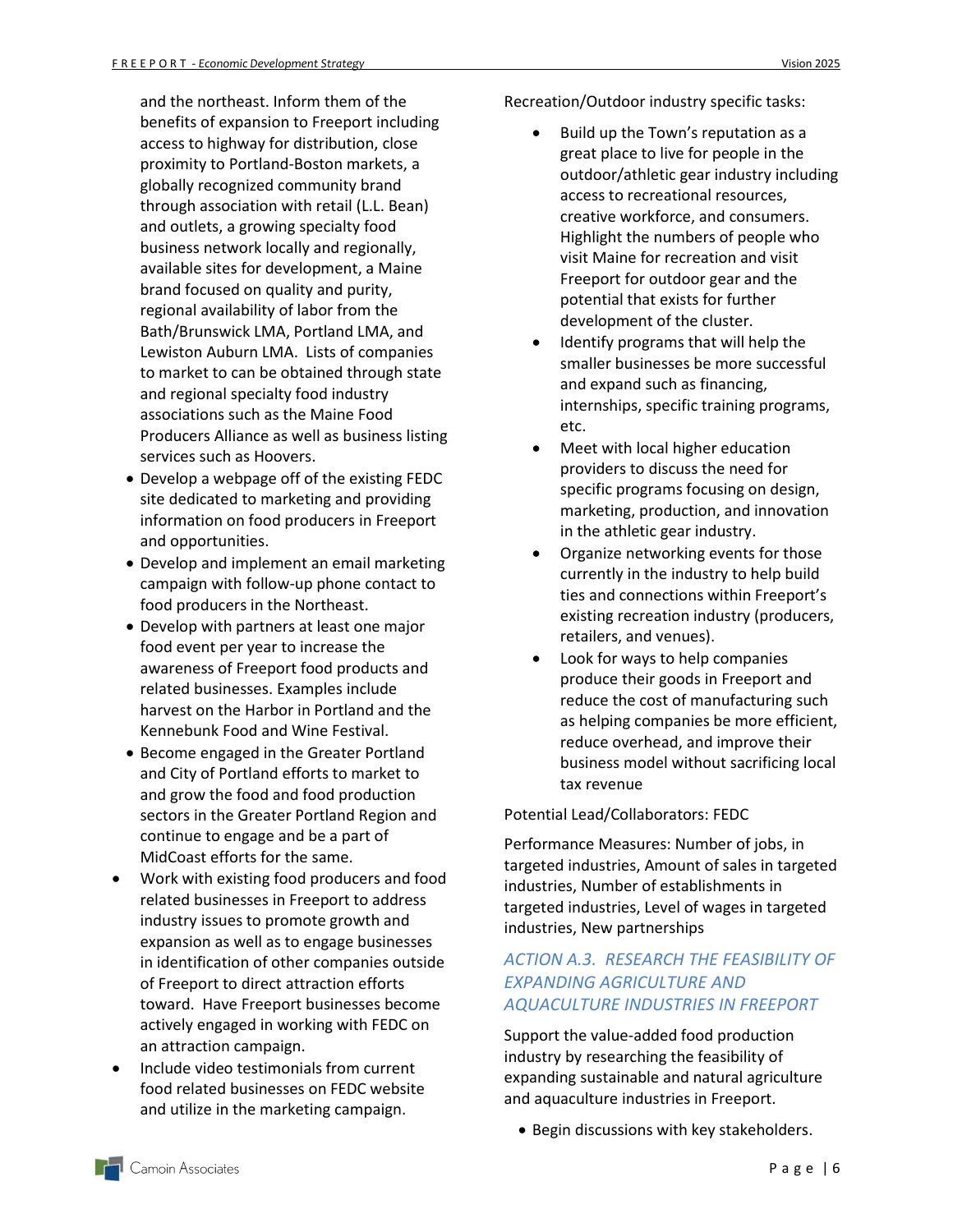- Identify and implement training programs necessary to support such industries.
- Use property inventory to identify potential locations for industry expansion where the proposed use complies with the Town's zoning ordinance.

Potential Collaborators: Shellfish Commission and Harbormaster, local farms and food producers

Performance Measures: Completion of feasibility analysis, Number of shellfish related jobs, Number of establishments, Value of harvest

#### *ACTION A.4. DEVELOP A MARKETING CAMPAIGN AROUND THE DOWNEASTER AMTRAK SERVICE AND LEVERAGE OPPORTUNITIES CREATED*

Market to train commuters about Freeport as a great community to live, work, and develop a business.

- Include the train in marketing material as an asset to business owners and as a way to showcase Freeport's positive business climate and ease of transportation access.
- Conduct an on-board survey to identify who is riding the train and what opportunities exist.
- Prepare an on-board marketing tool or information packet.
- Collaborate with Brunswick for the campaign.

Potential Lead/ Collaborators: FreeportUSA, Amtrak Downeaster

Performance Measures: Development of marketing campaign, Number of new businesses and families, Number of persons riding train for business commuting that start or end in Freeport

#### *ACTION A.5. CONDUCT A FEASIBILITY ANALYSIS ON THE POTENTIAL FOR A SHARED OFFICE COMPLEX CONCEPT*

Study the potential for a small scale office building that accommodates small businesses with room for growth. The complex should provide flexible floor plans, shared spaces, third

places (coffee shops, etc.), and support services (copy center, wi-fi, etc.). Nearby examples include Peloton Labs, Engine Room, and ThinkTank in Portland.

- Review the inventory of property in the Town for potential locations. Consider property in close proximity to the rail facility to encourage ease of transit.
- Build a list of similar types of developments in the region for background information and comparables.
- Conduct a feasibility study that can determine whether a shared office complex would be successful and whether any incentives from the Town would be needed to make it feasible.
- Use the findings of the feasibility study to attract developers. If the findings suggest municipal participation, begin discussions with the community leaders.

Potential Lead/Collaborators: FEDC and Town of Freeport

Performance Measures: Completion of the feasibility analysis

#### *ACTION A.6. RESEARCH THE MARKET AND FINANCIAL FEASIBILITY OF VARIOUS REDEVELOPMENT OPTIONS*

Prepare generic market and feasibility studies on potential redevelopment scenarios for property along Route 1 South.

- Consider infrastructure improvements that would need to be made to make the project feasible (including natural gas extension to Yarmouth) and return on investment (ROI) potential for a variety of development scenarios.
- Use this information to prioritize future infrastructure investments as well as to help inform property owners about potential ROI.
- Engage an engineering or planning firm to complement the market research through design, visuals, renderings, and master planning. The firm can help create and demonstrate the vision for the site including the look, size, scope, etc. to the residents and property owners.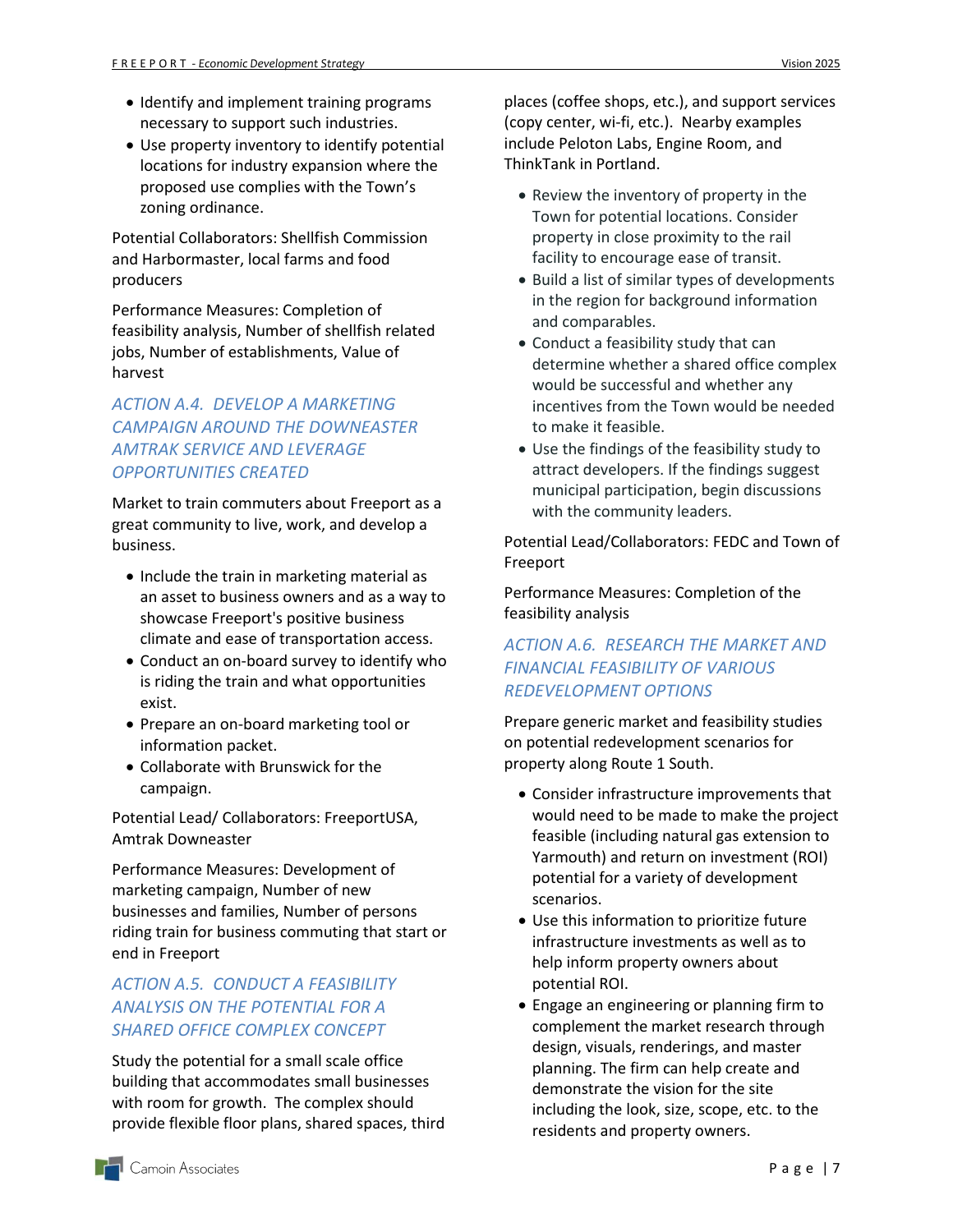#### Potential Lead/Collaborators: FEDC

Performance Measures: Completion of the feasibility analysis

#### *ACTION A.7. CONSIDER VARIOUS FUNDING MODELS FOR INFRASTRUCTURE AND SITE IMPROVEMENTS*

Identify funding sources for infrastructure and site improvements necessary for Route 1 South such as access to natural gas. Consider setting aside \$500,000 for improvements should an opportunity present itself. Consider funding through bonding, TIFS, grants, and private investment.

- Identify funding sources, maintain database, and check regularly for new funding opportunities. Apply for funding as available.
- Prioritize infrastructure improvements based on likely return on investment.

Potential Lead/Collaborators: FEDC and Town of Freeport

Performance Measures: Funding sources identified, Applications submitted, Funding awarded

#### *ACTION A.8. PROVIDE SMALL BUSINESS AND START-UP TRAINING AND NETWORKING PROGRAMS THROUGHOUT THE YEAR*

Work with regional economic development and workforce organizations and the Freeport Chamber of Commerce to implement a training and networking schedule to offer assistance to small local businesses within the region. Training programs should focus on ways local businesses can compete on a global scale and increase their marketing efforts (examples include use of the internet for sales, social media, innovative marketing, and experiential retail).

- Discuss training needs with local business owners.
- Identify potential trainers, locations, schedules, etc.
- Market and promote the classes to local and regional businesses.
- Host an event that connects residents with skills in emerging technology with business owners who may be looking to use more technology in their business. Highlight businesses that use technology to advance their business and to complement their "instore" operations.
- Work with regional higher education centers to identify students with skills in internet sales/technology to provide assistance to business owners and start-ups on integrating technology into their business model.
- Meet with Greater Portland Council of Governments, the Chambers, Small Business Development Centers, SCORE, and others to discuss the needs and what collaboration possibilities.

Potential Lead/Collaborators: Chamber and FEDC

Performance Measures: Number of training programs offered per year, Number of attendees, Feedback from attendees

#### *ACTION A.9. INCREASE SMALL BUSINESS AND START-UP ASSISTANCE CAPACITY AT FEDC*

Develop the capacity to provide a wide range of business assistance to start-up, relocating, and existing businesses in the Town of Freeport.

- Provide training on a broad variety of skills to help businesses succeed including competitive intelligence, marketing, financial planning, capital needs, and other issues of concern for Freeport businesses.
- Establish a technical assistance training and internship program. Working with regional education providers, connect students with business owners to provide technical assistance to increase use of technology in business (online sales, QR codes, social media skills, etc.)
- FEDC Director should regularly attend conferences, meet with other regional economic development officials, and continue to research techniques for creating business friendly environments for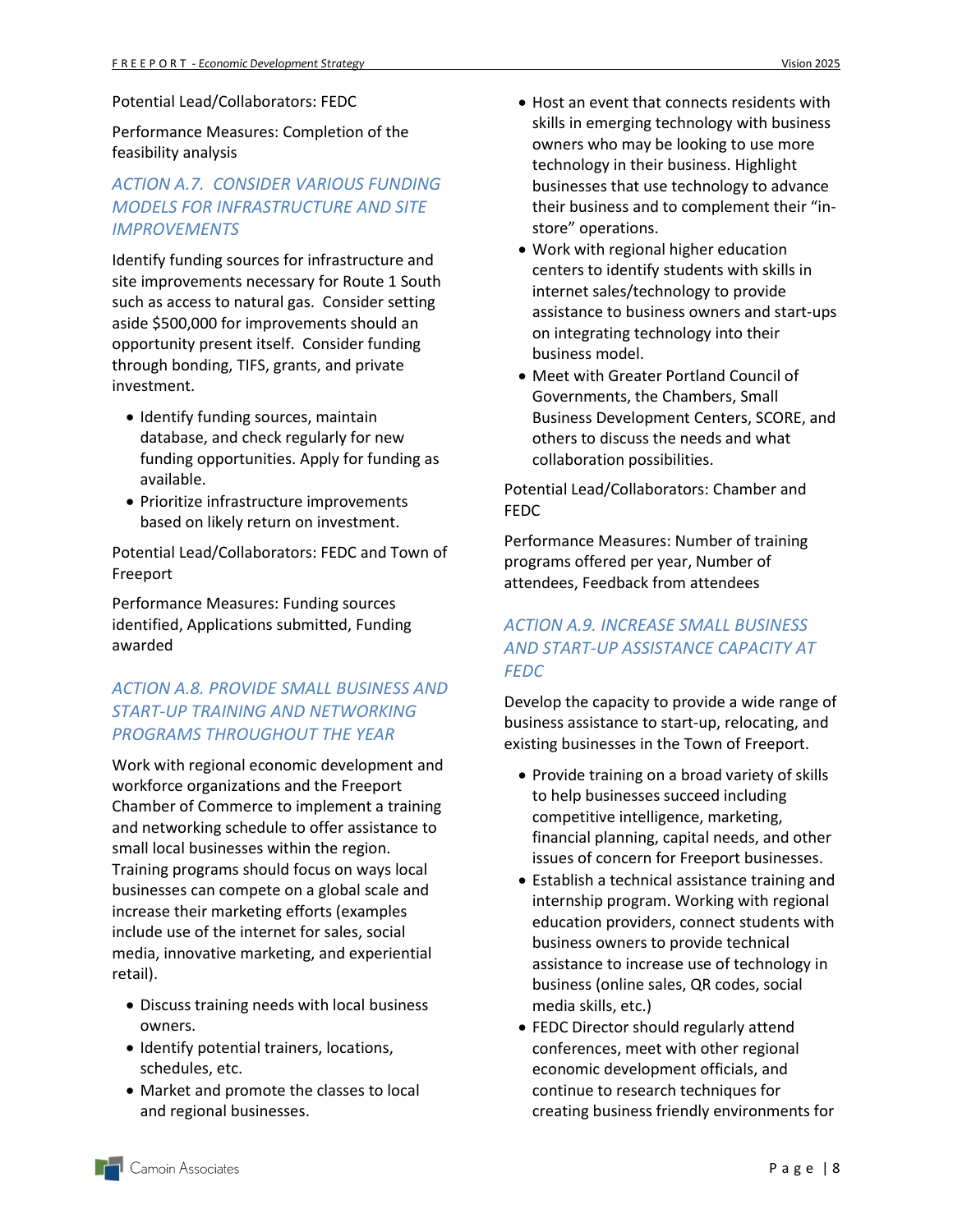small businesses, start-ups, and entrepreneurs.

 Utilize interns and board members to help with business communications and regular business visitation.

Potential Lead/Collaborators: FEDC

Performance Measures: Number of small businesses in Town, Number of businesses assisted, Satisfaction with assistance

#### *ACTION A.10. EXPLORE TOWN REGULATIONS AS THEY RELATE TO BUSINESS CLIMATE*

Review the zoning ordinance, permitting regulations, and development review process as they relate to business climate. Consider ways to make regulations more equitable and attractive to new and existing businesses.

- Review the Project Review and Design Review Board processes.
- Implement a postcard survey system to receive feedback on the Town's processes.
- Recommend changes as necessary to make the process more straight forward, reduce time and process delays, and increase predictability for investors.

Potential Lead/Collaborators: FEDC, Town Planning

Performance Measures: Review of the Town Ordinances, Changes made

#### *ACTION A.11. ESTABLISH A BUSINESS DEVELOPMENT SWAT TEAM*

Create a designated process for new development proposals including a point person to manage and oversee each project. Incorporate a system for including all necessary parties in the discussion early on. Encourage and help developers to host public meetings in the early phases to receive public input.

- Identify what departments/agencies need to be included (Town Planning, FEDC, Town Code Enforcement, etc.).
- Establish a process for project review that clearly articulates steps for developers including organizational chart, schedule of meetings, phone tree, etc.
- Promote "SWAT Team" on the website, with headshots of team members, to highlight how business friendly Freeport is.
- Follow-up with developers who went through the program to see what improvements can be made.

Potential Lead/Collaborators: FEDC and Town Planning

Performance Measures: Establishment of team, Number of projects reviewed and assisted per year, Months from project start to completion

#### *ACTION A. 12. MAINTAIN COMPREHENSIVE, EASILY ACCESSIBLE, AND UP TO DATE INVENTORY OF PARCELS WITHIN THE TOWN*

Continue to maintain an updated inventory of existing properties in the Town of Freeport with information on utilities, zoning, allowable uses, and infrastructure.

- Provide detailed information via an on-line database and promote through newsletter and social media available sites for development and available existing commercial space. This can be accomplished through online subscription tools such as Zoom Prospector and Catalyst.
- Market available properties through discussions with real estate agents and developers.

Potential Lead/Collaborators: FEDC and Town Planning

Performance Measures: Number of parcels on inventory, Number of times per year it is updated, Number of "Hits" site receives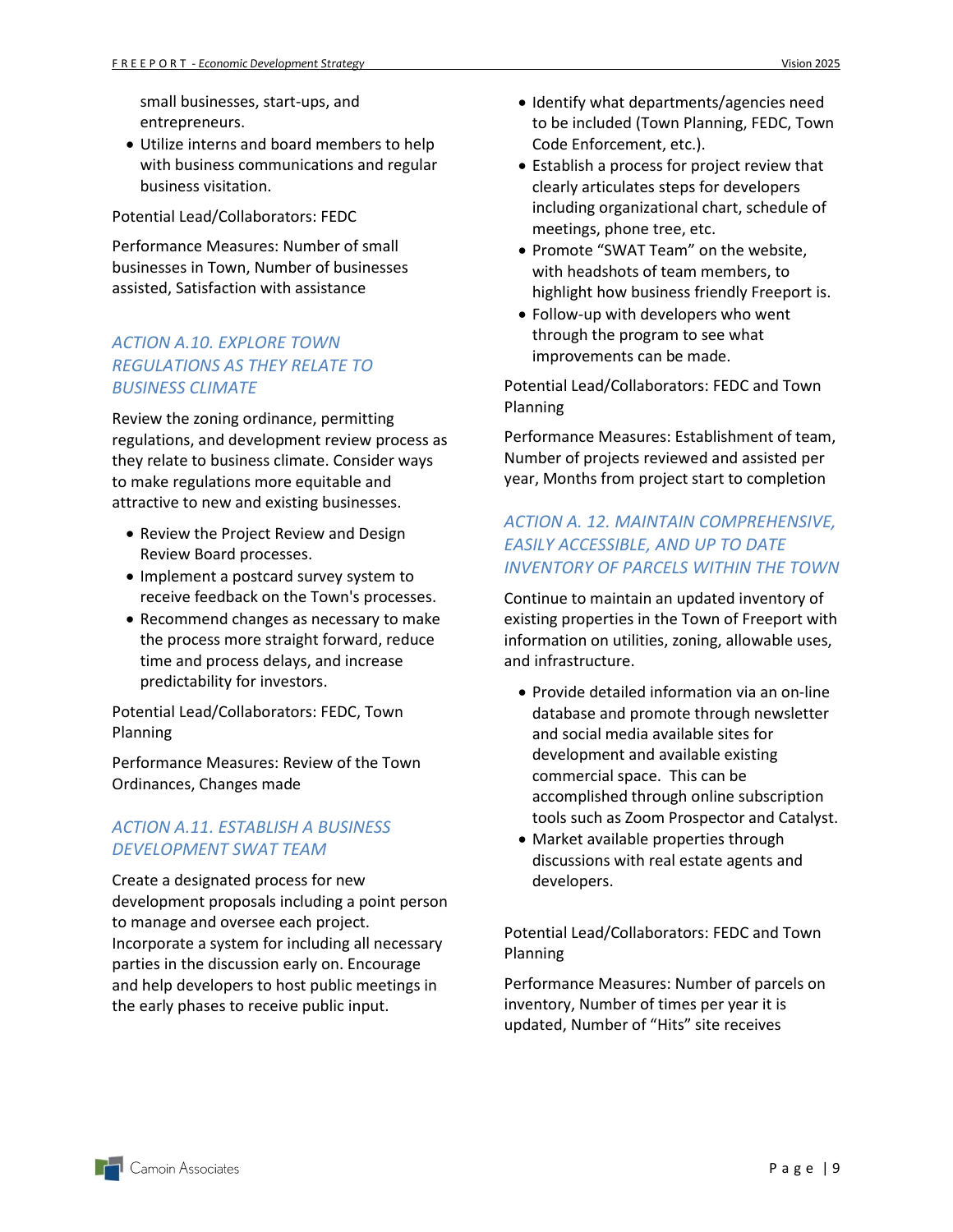# <span id="page-12-0"></span>Goal B: Enhance and Promote Freeport's Quality of Life and Communitybased Assets

In today's highly connected and digital world, many businesses have the ability to locate anywhere they want and often find themselves choosing based on perception of predictability in the development process, quality of life for residents, and their ability to attract qualified employees. The Town of Freeport must put its best foot forward in order to attract businesses to the Town in order to increase economic activity, diversify the tax base, and create job opportunities for residents.

In addition to economic development focused goals, the Plan encourages implementation of community development initiatives that will improve the quality of life for existing residents and attract new. For example, the Plan suggests that improvements to the public schools in Freeport be celebrated, marketed, and documented to encourage new families to locate in Freeport using a tool like a dashboard that shows various indicators and statistics showing the improvements. Additionally, there has been an increase in the amount of performing arts opportunities, which is attractive to many families, both young and old, who are looking for cultural activities to round out their lives.

The Plan calls for creation of a town-wide assets map with cultural, historic, recreation, and natural resources mapped as well as a trail system that connects these assets. A town-wide trail system would be able to connect downtown businesses with major recreation assets like Bradbury Mountain, Wolfe's Neck State Park, and other areas in Town allowing businesses to offer their customers unique opportunities to try out their new equipment.

A large part of the Town's quality of life comes from the accessibility of natural resources and many residents are concerned with long-term sustainability when it comes to the environment. The Town's efforts should place an emphasis on environmental sustainability as it relates to all aspects of the community, including attracting and retaining businesses and enhancing residents' quality of life.

#### *ACTION B.1. COMPLETE A TOWN-WIDE ASSET MAP*

Develop an easy to update document and map (digital and hard copy versions) that include all of Freeport's assets including natural, historic, cultural, and recreational (including existing trail systems) resources. Review and update regularly.

- Send a survey out to organizations, nonprofits, and resident groups requesting input.
- Develop a framework, formatting, design, technology utilization, and scale of map.
- Create a signage strategy for where the maps will be, how large, how many, and any special features.
- Coordinate efforts with FreeportUSA to promote the new asset map to all regional tourism agencies, distribute to rest stops, hotels, and anywhere else tourists get their information.

 Coordinate with FreeportUSA to update the Freeport app with asset map information.

Potential Collaborators: FEDC, Planning, Historical Society, and Conservation Commission, FreeportUSA

Performance Measures: Completion of townwide asset map, Number of times updated, Number of times accessed via internet (hits)

#### *ACTION B.2. EDUCATE HOSPITALITY AND RETAIL EMPLOYEES ON ASSETS AVAILABLE WITHIN THE TOWN*

Retail, restaurant, and hotel staff are the first lines of communication for many tourists, so it is important that they are well informed of local assets and events.

 Develop a Town of Freeport briefing tool to help educate hospitality and retail workers so they are prepared to answer questions from customers/visitors.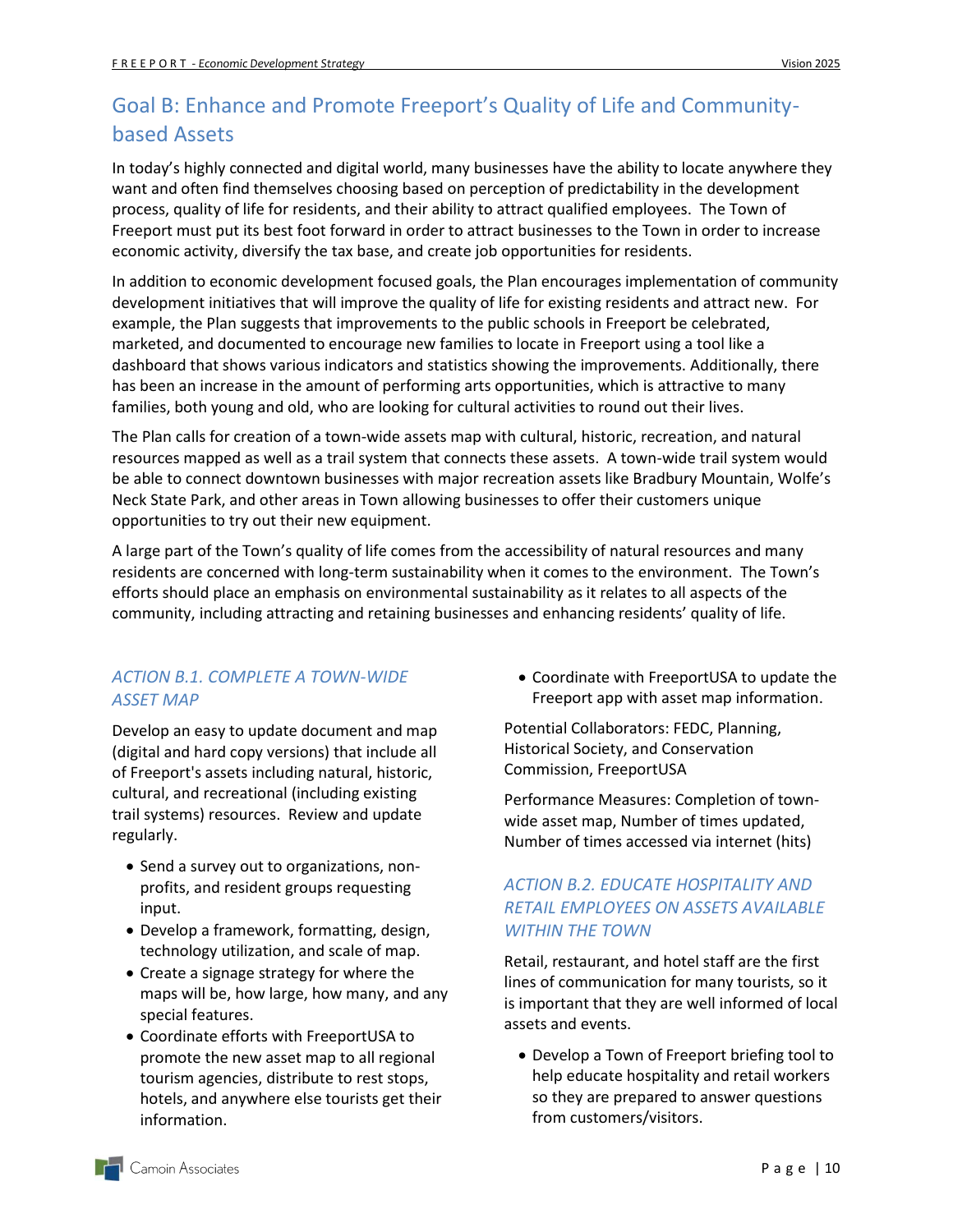- Update the material regularly and ask managers to post in break rooms and discuss during staff meetings.
- Consider the use of a webinar as a cost effective way to distribute the initial information, with in person follow-up.
- Find a way to recognize businesses that participate with "Ask Us About Freeport" stickers at the register or other ways to encourage a conversation about all that is going on in Freeport.

Potential Collaborators: FEDC, Chamber, FreeportUSA, and Historical Society

Performance Measures: Development of briefing tool, Number of businesses involved

#### *ACTION B.3. CONNECT WITH REGIONAL COMMUNITIES AND HIGHER EDUCATION PARTNERS TO OFFER JOB SKILLS AND WORKFORCE TRAINING PROGRAMS*

Work with regional communities and higher education partners to identify needed skills and offer training programs focused on the hospitality sector.

- Offer training that ranges from how to train exceptional sales clerks, human resource skills, and business and financial management.
- Build on emerging collaborations with SMCC and USM.
- Consider incentives for businesses that participate such as a special seal of approval, certification, or other type of recognition.

Potential Collaborators: FEDC, Chamber, FreeportUSA, and regional partners

Performance Measures: Meetings held with higher education partners, Number of participants through the programs

#### *ACTION B.4. CELEBRATE IMPROVEMENTS OF THE FREEPORT SCHOOL SYSTEM INCLUDING CURRICULUM AND FACILITIES*

Work to communicate internally and externally the improvements being made to the Freeport schools.

- Promote success stories, investments being made, unique programs, and other efforts that will improve the perception of Freeport schools.
- Prepare fact sheets, podcasts, and videos to post on the web.
- Develop an annual dashboard including indicators on school performance, educational attainment as well as quality of life aspects such as acres of parks, numbers of trails, area of open space, access to rail, population increases, etc.

Potential Collaborators: Town and School **District** 

Performance Measures: Number of new families, Number of positive stories about school district

#### *ACTION B.5. ENHANCE TOWN AND SCHOOL DISTRICT PARTNERSHIP*

- Invite school board members to meet with Town and FEDC officials to discuss partnering on programs to benefit the Town and the schools.
- Invite and encourage the school superintendent to attend FEDC meetings and vice versa to allow for open communication.

Potential Collaborators: Town and School **District** 

Performance Measures: Number of meetings held, Projects identified and implemented

#### *ACTION B.6. WORK WITH TOWN OF BRUNSWICK, SMCC, AND BOWDOIN COLLEGE TO BETTER MARKET AND PACKAGE EDUCATION AND TRAINING PROGRAMS*

Create new opportunities for residents by promoting regional higher education programs.

 Work with regional education providers and make sure existing residents are aware of the variety of programs that are available.

Potential Collaborators: FEDC, SMCC, and Bowdoin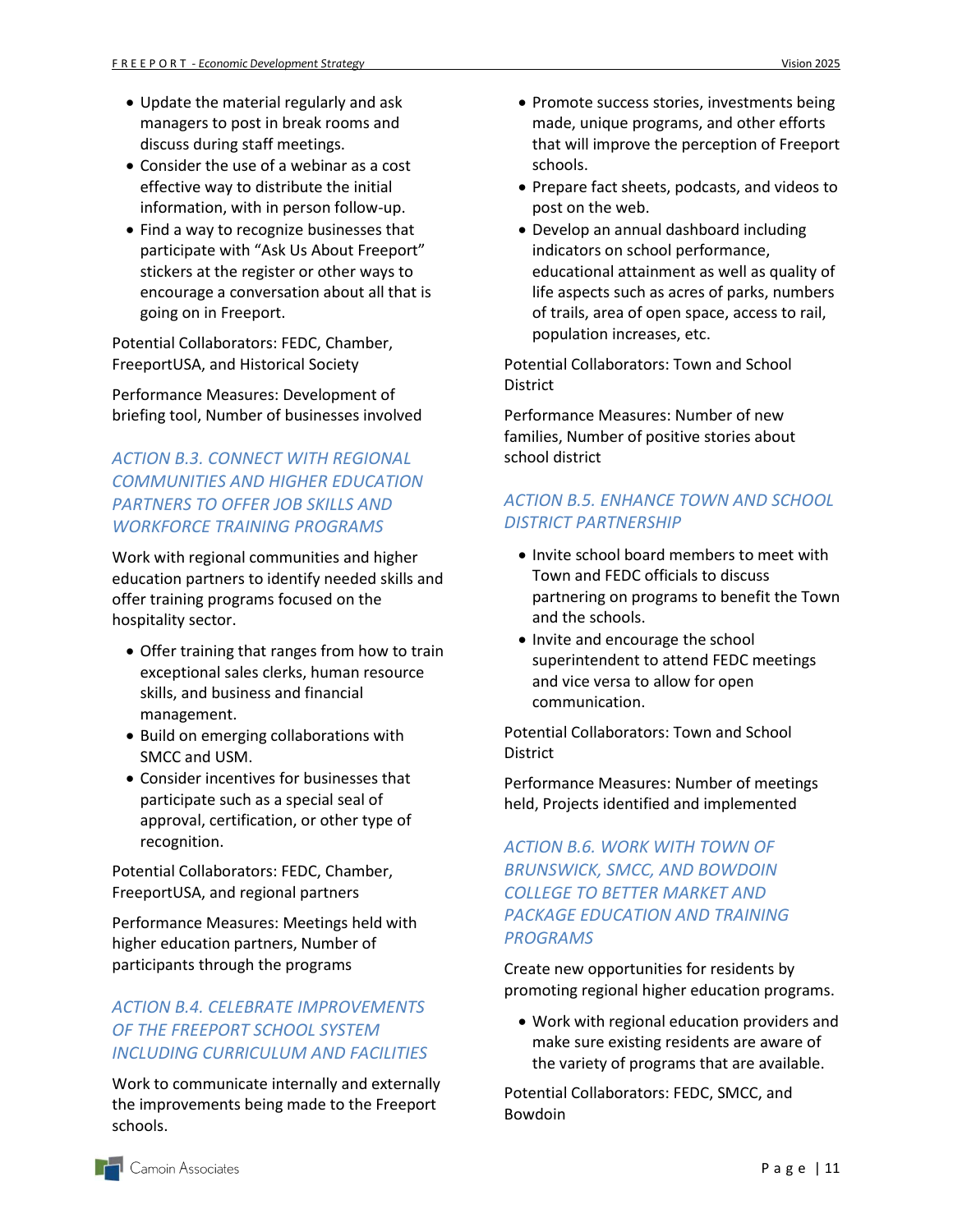Performance Measures: Number of residents attending SMCC and Bowdoin

#### *ACTION B.7. INCREASE AVAILABILITY OF WORKFORCE HOUSING*

Continue and enhance work related to increasing housing opportunities through mixed-income developments, affordable units, and multi-family housing.

- Review zoning and land use regulations.
- Identify potential locations for future affordable housing.
- Apply for grant funding to support the maintenance and development of housing for low to moderate income residents (through CDBG and other funding sources).

Potential Collaborators: Freeport Housing Trust

Performance Measures: Number of affordable units

#### *ACTION B.8. EXPAND CURRENT CULTURAL OFFERINGS*

Additional cultural offerings will encourage tourists to stay longer and will improve the quality of life for current residents.

- Meet with current cultural organizations to see how they could expand their events/offerings.
- Reach out regionally to performing arts groups to see about shows in Freeport.
- Continue and expand on current events such as the Winslow Park Summer Concert Series and other events .
- Work to attract and retain art shops within the downtown business district. Look for ways to make the cost of doing business and having a shop in the downtown more financially feasible for artists such as subsidizing rent, providing utility rate reductions, exemptions from parking requirements, etc.
- Develop a full calendar of events and promote it on the Freeport app, Freeport website, throughout Town, and in adjacent communities.

Potential Collaborators: FEDC, FreeportUSA, Freeport Creative Arts, Freeport Historical Society

Performance Measures: Number of events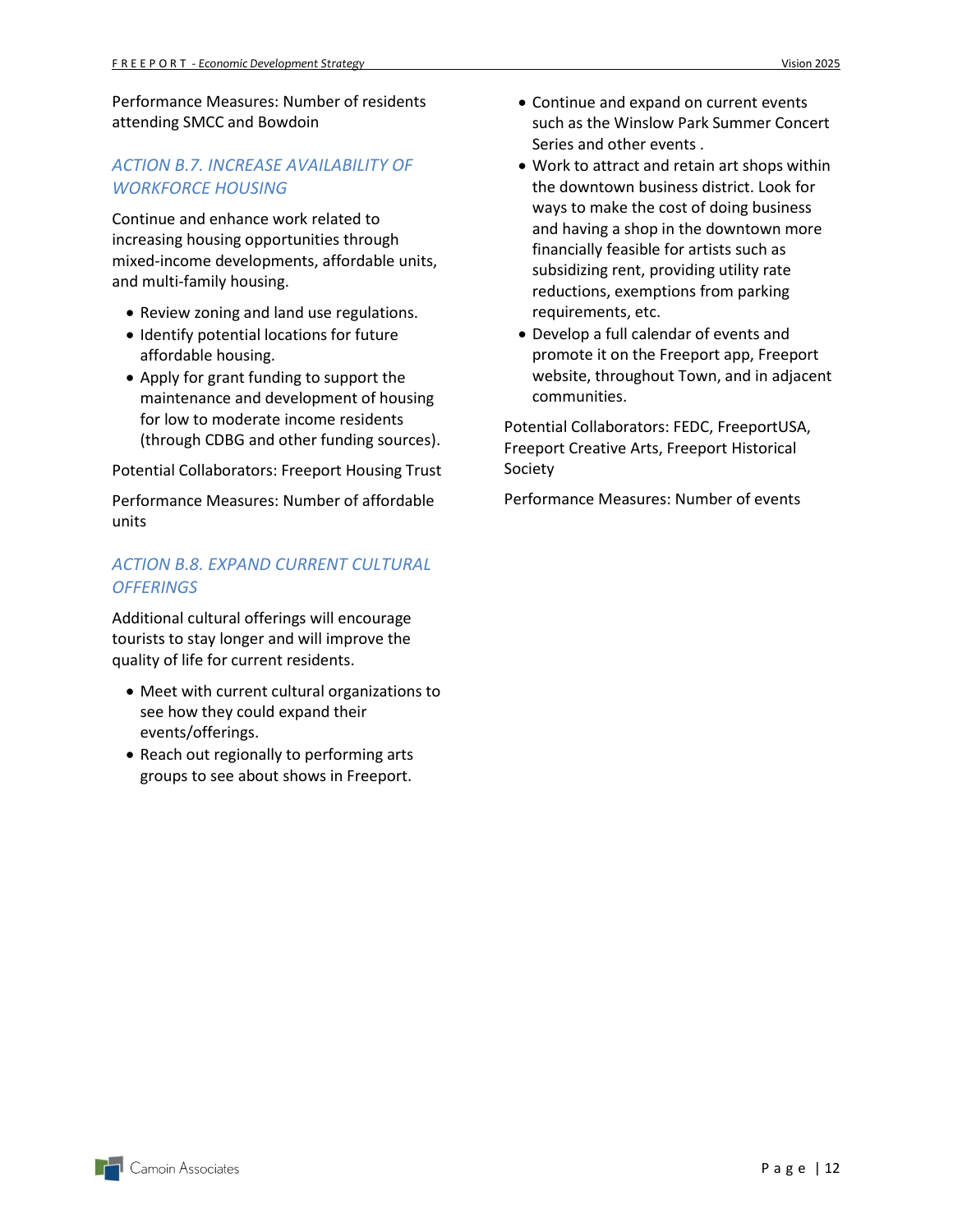## <span id="page-15-0"></span>Goal C: Promote Freeport as a Unique Outdoor Recreation Destination

Recreation resources, outdoor lifestyles, and access to the outdoors are all becoming more important as families decide where to live, owners look for new locations for their business, and visitors decide where they are going to spend their precious vacation time. The Town of Freeport already has recognition as the location of L.L. Bean and other outdoor retailers, but there is room for growth to enhance and leverage the assets to increase name recognition as a recreation destination, improve quality of life for residents, and increase visitor stays. Some of the assets include L.L. Bean's worldwide brand recognition, access to the waterfront, mountain biking trails, and nearby downhill and cross-country ski facilities.

Another opportunity to increase visitor stays throughout the year (benefiting local businesses) is to increase the number of athletic events held in Town including marathons, bike races, youth tournaments, and adventure races, which will bring thousands of people in on weekends during the shoulder seasons. Maintaining access and quality of the local and regional natural resources will be essential for Freeport to continue to be an outdoor recreation destination for years to come.

In addition to support for recreation assets, the Plan calls for support for cultural and historic resources as well as working to attract more events throughout the year and working to identify a museum that would build the brand. A museum would offer a different type of attraction for those who are not interested in shopping or outdoor recreation.

#### *ACTION C.1. CONDUCT BUSINESS ATTRACTION OF ADDITIONAL ADVENTURE AND RECREATION ACTIVITIES*

Begin business attraction of both indoor and outdoor recreation facilities in Freeport.

- Research and call companies that specialize in outdoor adventure courses (ropes, rock climbing, zip lines, etc.).
- Research the potential for indoor activities (indoor fields, rinks) to help increase visitation through the year, improve name recognition, and complement and expand on existing L.L. Bean adventure activities.
- Communicate interest with current land owners and recreation facilities to host more events and see if they would be interested in being involved.
- Make a list of traveling sport organizations that may be looking for locations for tournaments or events and reach out to regional high school sports directors

Potential Collaborators: FEDC

Performance Measures: Attraction of new recreation businesses, Sales and employment in recreation related businesses

#### *ACTION C.2. RESEARCH THE FEASIBILITY OF A TOWN-WIDE TRAIL SYSTEM TO FURTHER THE TOWN'S HEALTHY LIFESTYLES AND ACTIVE LIVING INITIATIVES*

Using the completed asset map (Action B.1.), begin researching the feasibility of making connections between existing trail systems and other assets.

- Use existing committee and public input to determine what assets should be connected, where connections could be made, how and where trails could be made accessible, and an order of priority for these connections.
- Include research into funding opportunities including potential public-private partnerships and grant sources.

Potential Collaborators: Freeport Conservation Trust, Freeport Conservation Commission and Active Living Task Force

Performance Measures: Feasibility study completion, Miles of trail connections, Trail usage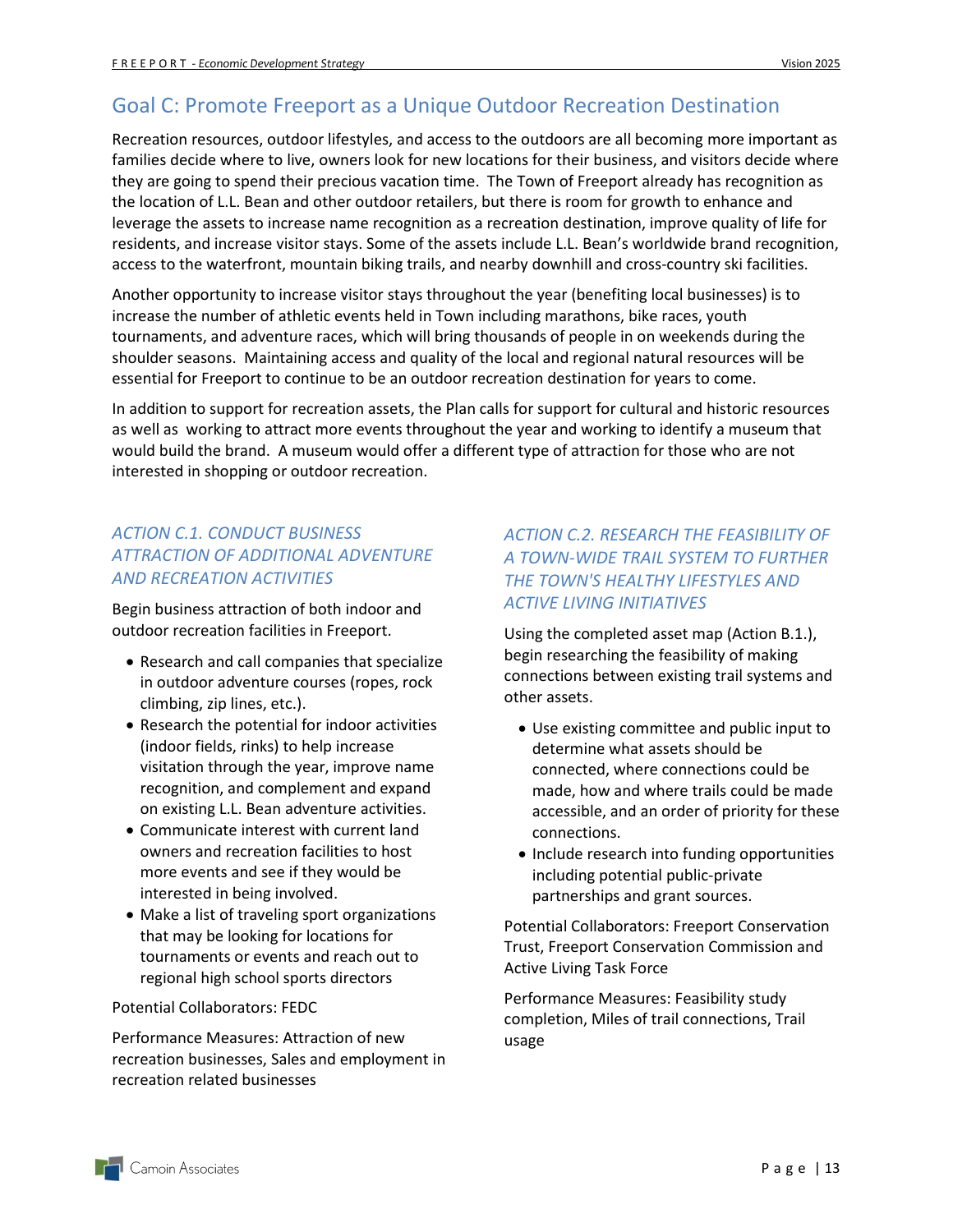#### *ACTION C.3. HOST INAUGURAL MEETING OF ADJACENT MUNICIPALITIES TO DISCUSS WORKING TOGETHER TO BRAND THE AREA AS AN OUTDOOR RECREATION DESTINATION*

Partner with nearby communities to increase overall regional visitation and create branding and marketing material that will designate Freeport as the prime location to stay when visiting nearby attractions.

- Contact the appropriate person at adjacent municipalities (ED director, tourism official, chamber of commerce, etc.)
- Develop an event that showcases the assets at each of the communities and how they all fit together to create a high quality destination.
- Work together to develop a brand and marketing strategy.
- Implement the marketing strategy with a focus on bringing people to stay in Freeport to access existing hotels and other amenities.

Potential Collaborators: Freeport USA

Performance Measures: Number of people at the meeting, Formation of a project working group

#### *ACTION C.4. IDENTIFY AND CONTACT RACE EVENT MANAGEMENT COMPANIES AND TOURNAMENT MANAGERS*

Build on the name recognition of Freeport as an outdoor recreation destination by increasing the number of athletic/sporting events. Work with event production companies to market, produce, and manage the events. Make use of the wide variety of resources available for events including Bradbury Mountain State Park, town-wide trails, water access, and roads. Consider running, swimming, field sports, triathlons, duathlons, adventure runs, etc.

 Create marketing tool that can be distributed to event management companies. Showcase available hotel rooms, activities for whole family, access to all different recreation assets. Highlight a particular event that has been held in the Town and the logistics of it.

- Distribute a marketing tool to event managers and follow-up with a phone call.
- Communicate with event managers that currently host events in community and adjacent communities, see if there is potential for expansion.
- Educate the public regarding the impact of these kinds of events (economic benefit) and help minimize any concerns surrounding the events.

Potential Collaborators: Freeport USA

Performance Measures: Identify race event management company, Number of new races per year, Number of new overnight stays

#### *ACTION C.5. BEGIN SEARCH FOR A RECREATION OR SPORT MUSEUM*

Begin work to attract a satellite location of a well known museum or develop a new museum based on Freeport's unique characteristics. For example, consider an Olympic, fishing, Maine recreation, or sport themed museum.

- Review zoning ordinance and inventory of property to locate potential and appropriate locations for this facility.
- Call existing museums to see if they are interested in expanding or opening a second location.
- Make a list of the major events in the community to start to identify a theme for the museum.
- Meet with local and regional museum heads to gather information about how to get started, who to talk to, and what is involved.
- Start fundraising efforts.

Potential Collaborators: FEDC and Town of Freeport

Performance Measures: Number of contacts made, Amount of money raised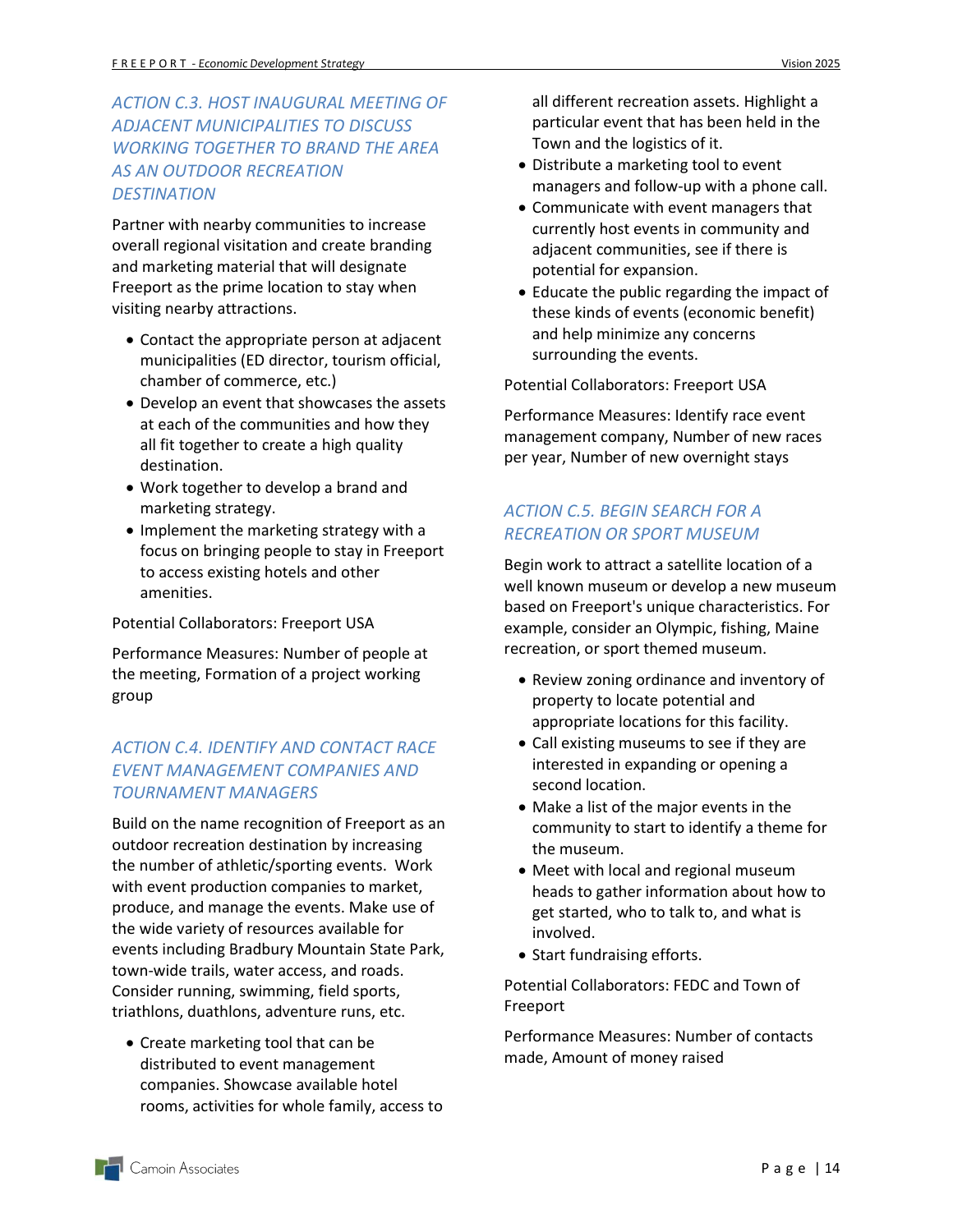# <span id="page-17-0"></span>Goal D: Support Freeport's Retail Base

With local and national stores including L.L. Bean in the Village, Freeport is known as a major retail destination. Freeport retailers are competing with other retail destinations, online shopping growth, and a reduction in consumer spending that is making it all the more important that they are able to differentiate themselves and their experience. The Town of Freeport is unique in that it is a living breathing Village with outlets and local stores, as opposed to straight outlet centers or indoor malls. With the upgrades that were made to downtown through the Vision 2010 Plan, the area is much more attractive to family members who may not be that interested in shopping, which makes the Town different from other destinations and more appealing to a wider audience.

Local retailers should continue this effort. The Plan calls for improving customer service through training and certificate programs, helping retailers to expand their online offerings to allow for shopping throughout the year, and continuing supporting local retailers as more people are interested in "shopping local" and supporting small businesses. The Town should also consider the feasibility of hiring a firm to create a "Virtual Freeport" that would offer customers the opportunity to visit all of the stores in Freeport from the comfort of their own home. A combination of Google Street View and business websites could make this a cutting edge program that would help increase sales for local businesses during the off season.

#### *ACTION D.1. CONTINUE TO IMPROVE THE FREEPORT APP FOR SMART PHONES, TABLETS, AND EMERGING TECHNOLOGY*

Provide the latest information to visitors and residents on village activities, directions, train schedule, and retail offerings.

- Create a process for updating the app on a regular basis.
- Add the updated asset map to the app and website. Make it easy for users to search for what they are looking for, including recreation assets, cultural assets, upcoming events, and retail stores.
- Request feedback from users on how they would like to use the app and suggest any improvements.
- Incorporate all local retailers' websites into the app and make it easy for users to access individual businesses.

Potential Collaborators: FreeportUSA

Performance Measures: Updates to the Freeport app, Number of users

#### *ACTION D.2. IMPLEMENT AN INTERNATIONAL WAY-FINDING PROGRAM*

Implement a new way-finding program that directs people to the edges of downtown, directs people to the parking garage, and has a special indication for locally owned businesses (include languages in addition to English). Consider the use of QR codes as a way to provide information about businesses outside of downtown.

- Review current signage and consider improvements. Look to other communities for examples of how it is done well (footprints on the sidewalk, architectural signage, kiosks, maps, etc.)
- Meet with local retailers, residents, and others to discuss what areas of Town could benefit from additional signage.
- Budget for infrastructure investments.

Potential Collaborators: Town of Freeport, FreeportUSA, and Chamber

Performance Measures: Development and implementation of way-finding program, Number of QR codes used, Sales at stores adjacent to downtown

#### *ACTION D.3. PROMOTE THE USE OF "QR" CODES AT BUSINESSES*

Provide QR codes to businesses to use in their marketing material to promote and crosspromote businesses in the Town. Provide technical assistance as necessary.

Maintain a list of all businesses websites.